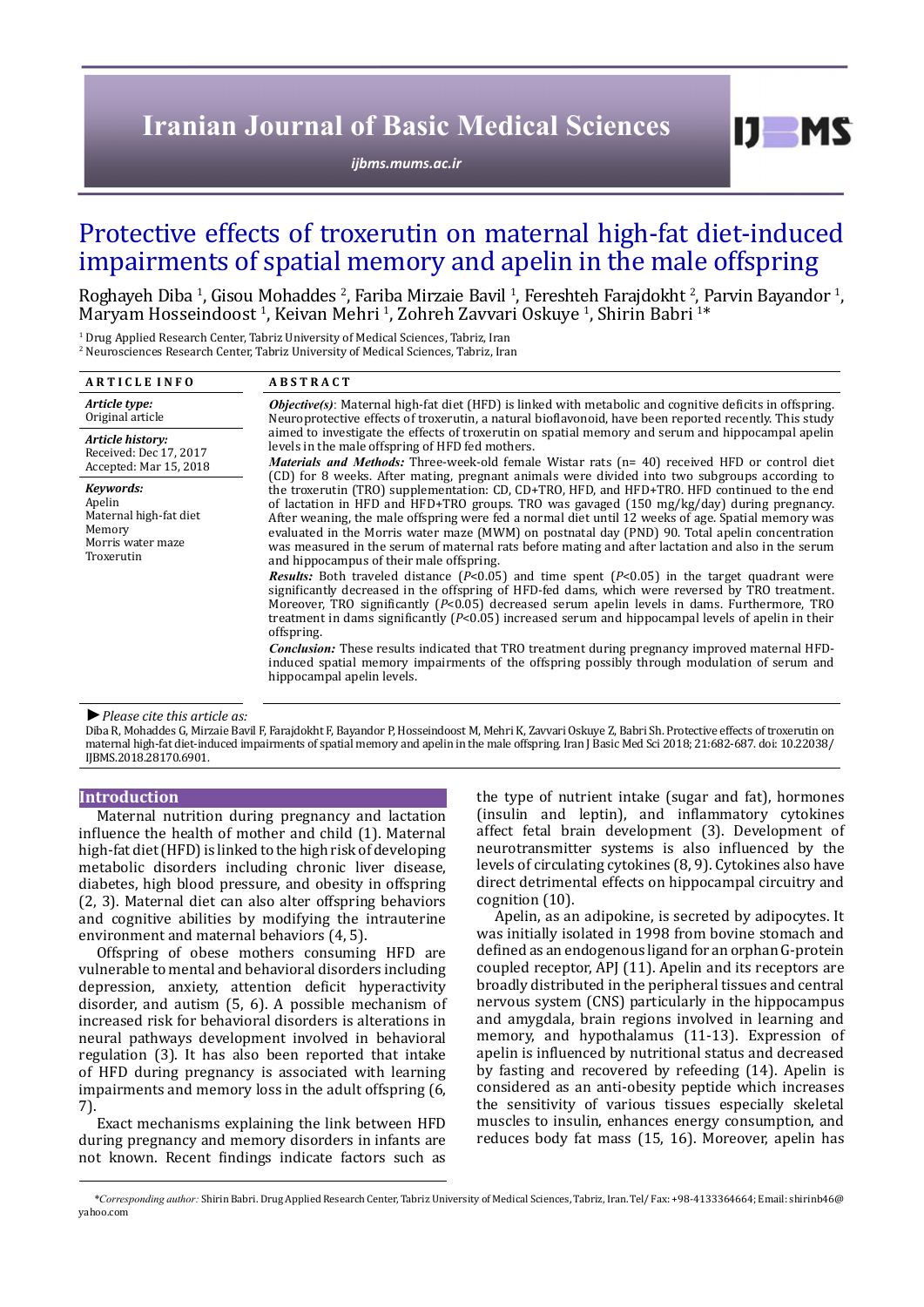important roles in the regulation of immune response (17), hemodynamic and body fluid homeostasis, angiogenesis, oxidative stress-linked atherosclerosis, and brain signaling (18). It is also reported that apelin is involved in the regulation of memory formation (19, 20), and its active form protects the nervous system from different diseases such as Parkinson's disease, Alzheimer's disease, and Huntington's disease (21).

Troxerutin, a natural bioflavonoid rutin, is present in tea, coffee, cereal grains, and different types of fruits and vegetables (22). Previous studies revealed that it has multiple biological properties including anti-neoplastic, antioxidant, and anti-inflammatory effects (22-25). Our previous studies demonstrated that troxerutin reduces oxidative stress markers, improves spatial learning and memory, and ameliorates synaptic plasticity of dentate gyrus neurons in an amyloid-beta induced rat model of Alzheimer's disease (26-28).

To better understand the impact of maternal HFD on offspring behavior, the effect of troxerutin treatment on HFD-induced spatial learning and memory impairments, as well as serum and hippocampal apelin levels in offspring was evaluated.

# **Materials and Metods**

# *Animals and treatments*

The present study was carried out at Tabriz University of Medical Sciences, Tabriz, Iran from March 2016 to Jun 2017. All procedures and experiments were carried out in accordance with the regulations of Tabriz University of Medical Sciences Ethical Committee for the Protection of Animals in Research. Forty virgin female Wistar rats (3 weeks old) were obtained from the colony of Tabriz University of Medical Sciences. Animals were kept in standard conditions, three per cage in a *temperature*  (22 ° C–25 ° C) and humidity (40–60%) controlled room with a 12 hr light/12 hr dark cycle. Food and water were provided *ad libitum* except during the behavioral tests.

Animals were randomly divided into two groups: HFD group, which was fed a high- fat diet (52.0% lipids, 27.1% protein, 20.9% carbohydrate; 4.07 kcal/g) and CD group, which was fed a standard rat chow diet (14.7% lipids, 33.0% protein: 52.2 % carbohydrate; 2.75 Kcal/g) purchased from Behparvar CO, Tehran, Iran. Both groups were fed for 8 weeks before mating. All twenty female animals in each group were housed with adult males overnight for mating, and pregnancy was verified by examining vaginal smears for the presence of vaginal plugs.

Then pregnant animals of each group were divided into two subgroups as follows: CD, CD+TRO, HFD, and HFD+TRO**.** Animals in the CD and HFD groups received saline as the vehicle of troxerutin; however, rats in the CD+TRO and HFD+TRO groups were treated with troxerutin (150 mg/kg/day, oral gavage) (29) during the pregnancy. HFD continued to the end of lactation in the HFD and HFD+TRO groups. Troxerutin (TRO) was acquired from Merck (Germany) and all other chemicals and reagents were obtained from commercial sources of the highest quality available. At the end of lactation, male offspring were separated from their mothers and kept in separate cages (4 per cage) in their respective groups. All offspring were fed a normal diet until postnatal day (PND) 90. The protocol of the study is shown in Figure 1.

#### *Morris water maze test*

Animals were transferred to the behavioral test room 30 min before the test. Spatial memory was tested on PND 90 between 10 a.m. and 2 p.m using the MWM apparatus, which was a black circular pool with a diameter of 130 cm and height of 80 cm, filled with water (23  $\pm$  2 °C) to a depth of 60 cm. The maze was divided into four equal quadrants, and the release points in the quadrants were designated as N, E, S, and W. A hidden Plexiglas platform  $(10 \times 10 \text{ cm})$  was placed in the center of the NW quadrant submerged 1.5 cm below the water surface. Fixed positioned distinctive visual cues were placed at several locations around the maze for facilitating spatial orientation of the animal and kept unchanged throughout the experiments.

On the first day, the training session was performed in two subsequent blocks (four trials in each block and 5 min intervals between the blocks) with four different starting points. The task required animals to swim to the hidden platform guided by the visual cues. The time taken to reach the platform and the traveled distance were measured. Twenty four hours after the last session, rats were subjected to a probe trial which consisted of a 60 sec free-swimming period without a platform. The traveled distance and time spent by animals in search of the platform in the target quadrant were measured. In order to assess the effect of animals' sensory and motor coordination or the animals' motivation, the capability of rats to escape to a visible platform was tested 5 min



**Figure 1.** The protocol of the study. PND: postnatal day; MVM: Morris water maze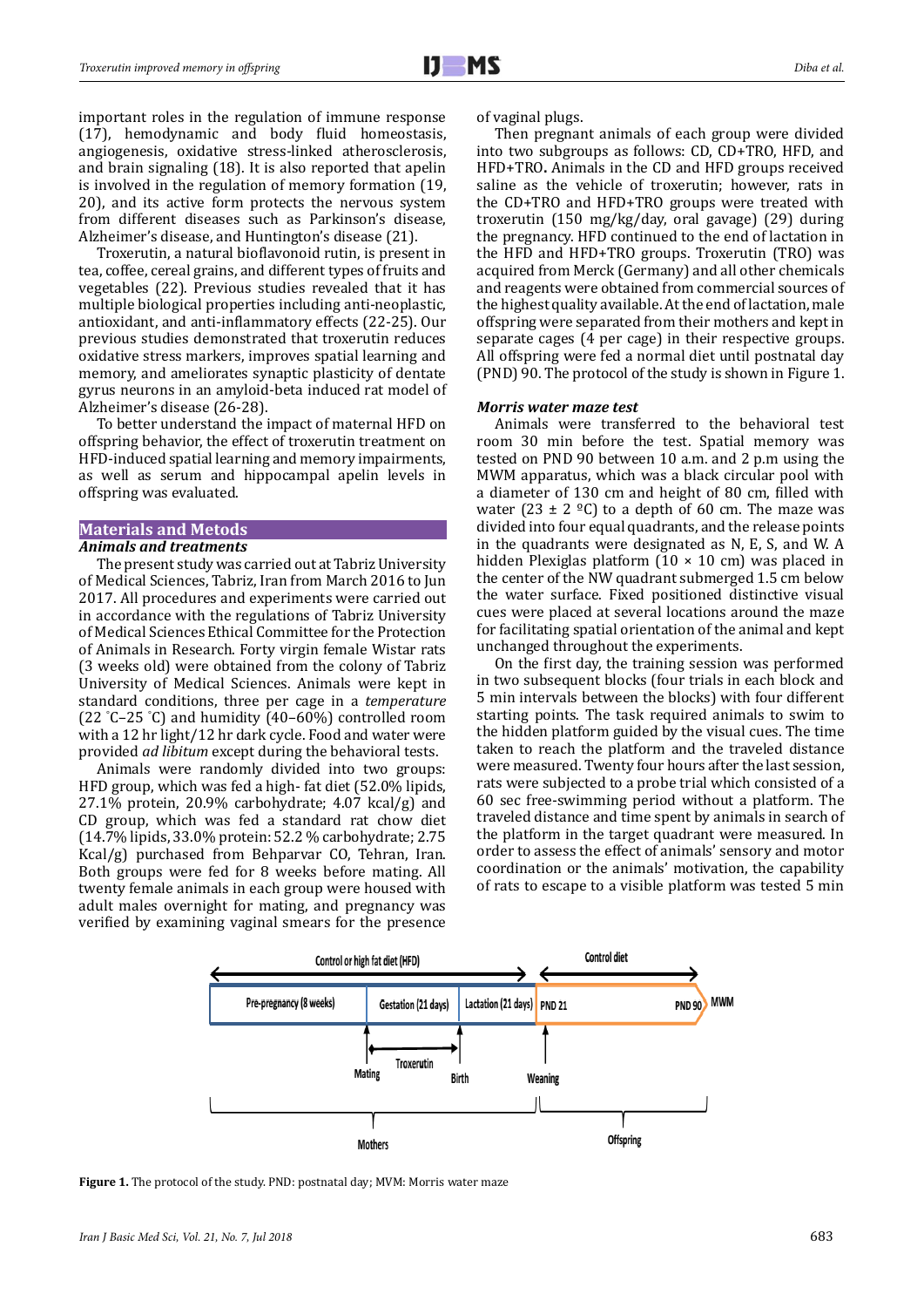

**Figure 2.** The effect of maternal high-fat diet (HFD) and troxerutin (TRO) treatment on traveled distance (A) and escape latency (B) to find the hidden platform in the offspring groups. Each block represents the average of four consecutive trials. Paired sample t-test; \**P*<0.05 and \*\**P*<0.01 indicate the difference between block 1 (b1) and block 2 (b2) in each group. \$ *P*<0.05 indicates the difference between HFD+TRO and HFD groups in block 2. Data are expressed as mean±SEM (n=7). [CD: control diet; TRO: troxerutin; HFD: high fat diet]

# after probe tests (30). *ELISA assays*

At the end of behavioral testing, animals were deeply anesthetized by intraperitoneal injection of ketamine (60 mg/kg) and xylazine (5 mg/kg). Blood samples were collected from the heart and then centrifuged at 4000 rpm for 10 min. Serum samples were separated and kept at -80 ° C until analysis. After decapitation, the brain was rapidly excised and the hippocampus immediately dissected on an ice-cold dissection board. Isolated hippocampal tissues were kept at -80 ° C for later measurements. In order to measure total apelin levels, hippocampal samples were homogenized in 1.15% KCl solution, then homogenates were centrifuged (5000 rpm for 10 min at 4 ° C) and the supernatants were removed. The total apelin levels in the serum and hippocampal samples were determined using rat-specific apelin (nonspecific sensitivity for other factors) enzyme-linked immunosorbent assay (ELISA) kit (EASTBIOPHARM, China) in accordance with the manufacturer's assay protocol.

#### *Statistical analysis*

All results are expressed as mean±SEM for seven animals and analyses were performed using SPSS statistical software version 16. The paired Student's *t*-test was used in each group for comparison between blocks 1 and 2, and comparing total serum apelin levels of animals before pregnancy and after lactation in



**Figure 4.** The effect of maternal HFD and troxerutin on the traveled distance (A) and time spent in the target quadrant (B) in the visible platform test in the offspring groups. Data are expressed as mean ± SEM (n=7). There were no significant differences among the four groups. [CD: control diet; TRO: troxerutin; HFD: high fat diet]



**Figure 3.** The effect of maternal HFD and troxerutin on the traveled distance (A) and time spent in the target quadrant (B) of the offspring groups in the probe test. Data are expressed as mean±SEM (n=7). One-way ANOVA followed by LSD post hoc test; \**P*<0.05 vs. CD group, #*P*<0.05 vs. HFD group. [CD: control diet; TRO: troxerutin; HFD: high fat diet]

mothers groups. For other comparisons in the offspring groups, *one-way ANOVA followed* by *LSD post hoc test was* used. In all cases, *P*-values less than 0.05 were considered statistically significant.

#### **Results**

## *Effects of HFD and troxerutin on cognitive performance of offspring in the Morris water maze*

Our results showed that during the training sessions, the performance of all groups improved as indicated by shorter traveled distance and escape latency. The results of paired *t*-test for traveled distance revealed significant differences between two blocks (t= 8.24, df= 27) in the offspring of CD (*P*<0.05), CD+TRO (*P*<0.01), HFD (*P*<0.05), and HFD+TRO (*P*<0.01) groups (Figure 2A). Moreover, the results of escape latency showed significant differences between two blocks (t= 7.61, df= 27) in the offspring of CD (*P*<0.05), CD+ TRO (*P*<0.01), HFD (*P*<0.05), and HFD+TRO (*P*<0.01) groups (Figure 2B).

Furthermore, the results of one-way ANOVA in block 2 showed that TRO treatment during gestation significantly (*P*<0.05) decreased traveled distance in the HFD+TRO group as compared to the HFD group.

One-way analysis of ANOVA in probe test showed that traveled distance  $(F_{(3,24)} = 2.98, P < 0.05)$  and time spent in target quadrant  $(F_{(3, 24)} = 3.92, P < 0.05)$  to find the hidden platform (Figures 3 A and B, respectively) in the HFD



**Figure 5.** (A) Total serum maternal apelin levels before and after pregnancy. Paired sample t-test; \**P*<0.05 indicates the difference in the CD groups and HFD groups before and after pregnancy. (B) The effect of HFD and troxerutin on serum total apelin levels of dams at the end of lactation. One-way ANOVA followed by LSD post hoc test; \*\**P*0.01 vs. CD group; #*P*<0.05 vs. HFD group. Data are expressed as mean±SEM (n=7). [CD: control diet; TRO: troxerutin; HFD: high fat diet]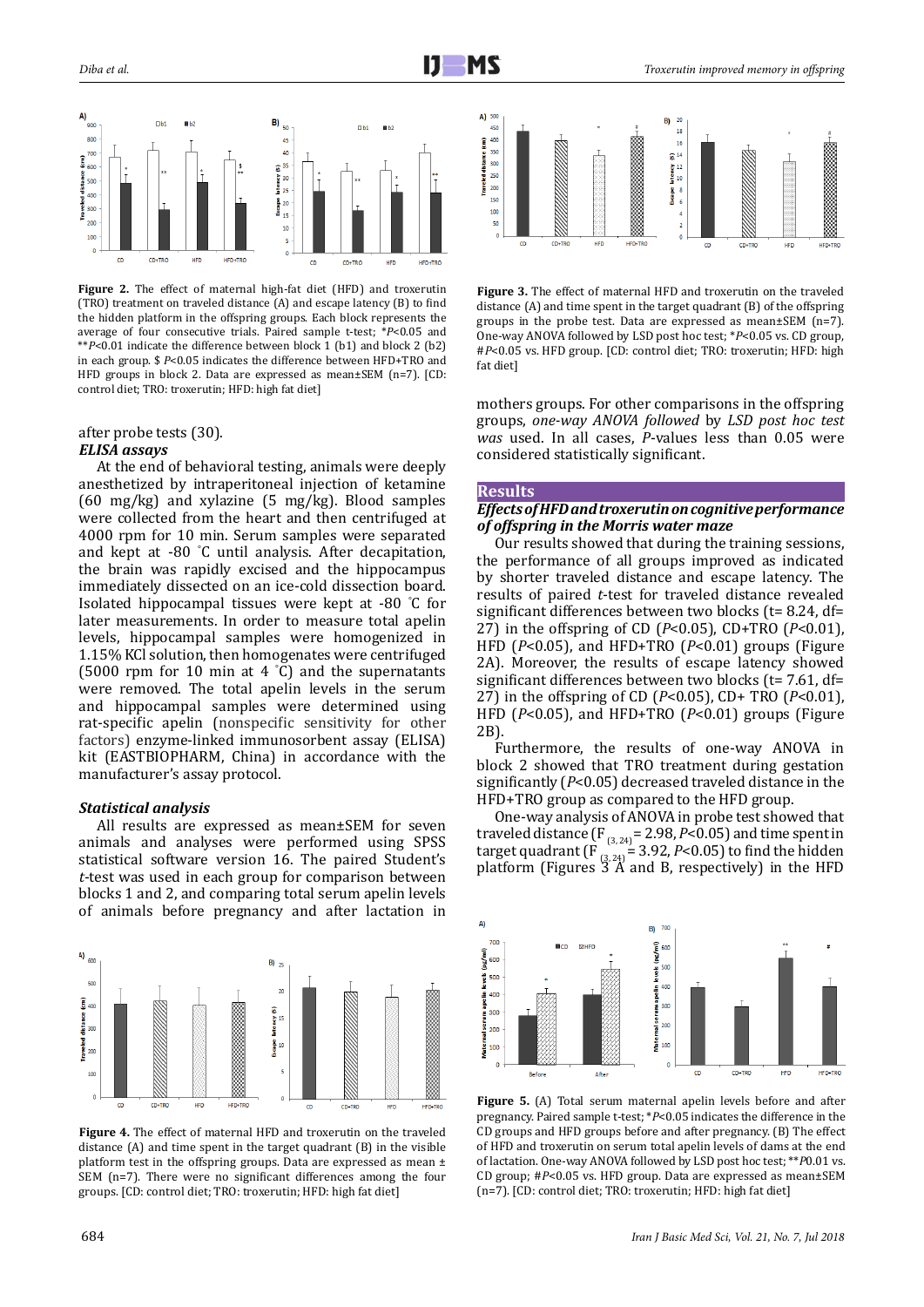offspring were significantly lower than the CD group, indicating memory impairment in this group. However, daily treatments with TRO significantly (*P*<0.05) increased traveled distance and time spent in the target quadrant in the HFD+TRO group compared to the HFD received group, indicating memory improvement in this group.

Furthermore, there were no significant differences in the traveled distance and escape latency to find the visible platform among all the offspring groups. These results suggest that HFD had no effect on sensorimotor and motivational aspects, indicating impairment in spatial memory is due to cognitive deficits (Figures 4A and B).

## *Effects of HFD and troxerutin on maternal total serum apelin levels*

To determine the effects of HFD on maternal endogenous apelin levels, serum concentration of apelin was determined before pregnancy and after pregnancy (Figure 5A), and at the end of lactation (Figure 5B). Our findings demonstrated that serum levels of total apelin in both CD and HFD dams after pregnancy were significantly (*P*<0.05) higher than before pregnancy. Moreover, one-way ANOVA analysis showed that serum apelin levels in the CD group were significantly (*P*<0.05) lower than in the HFD group at the end of lactation. Daily TRO administration (150 mg/kg) during pregnancy could significantly decrease total serum apelin levels in the CD+TRO (*P*<0.05) and HFD+TRO (*P*<0.05) groups in comparison with CD and HFD groups, respectively (Figure 5B).

## *Effects of HFD and troxerutin on serum and hippocampal total apelin levels of the offspring*

According to data analysis, HFD offspring groups<br>owed significantly lower serum ( $F_{\text{max}} = 2.25$ ) showed significantly lower serum (F *P*<0.05) and hippocampal (F  $_{(3, 24)} = 2.44$ , *P*<0.05) total apelin levels in comparison with the corresponding CD offspring group (Figures 6A and B). However, daily TRO treatments significantly (*P*<0.05) increased serum and hippocampal total apelin levels in the HFD+TRO offspring group as compared to the HFD group.

#### **Discussion**

In the present study, it was demonstrated that maternal HFD prior to breeding and throughout



**Figure 6.** The effect of maternal HFD and troxerutin on serum (A) and hippocampal (B) total apelin levels of offspring groups (PND=90). One-way ANOVA followed by LSD post hoc test; \**P*<0.05 vs. CD group, #*P*<0.05 vs. HFD group. Data are expressed as mean±SEM (n=7). [CD: control diet; TRO: troxerutin; HFD: high fat diet]

gestation and lactation could have deleterious effects on spatial memory of the offspring. Moreover, HFD decreased serum and hippocampal apelin levels in the offspring. However, chronic treatment with TRO during pregnancy and lactation improved spatial memory and increased apelin levels in the offspring of HFD fed mothers.

Previous studies indicated that HFD prior to breeding in female rats led to obesity and hyperlipidemia in newborn pups, which was associated with oxidative stress and reduced hippocampal neurogenesis (31, 32). Moreover, HFD stimulates stress signaling cascades which can damage the neurodevelopment of offspring (33). Several experimental studies have also demonstrated that chronic HFD is associated with cognitive decline (32, 34). White *et al.* have shown that maternal and offspring HFD consumption increases IL-6, a pro-inflammatory cytokine, in the cortex (32). In the present study, maternal HFD impaired the spatial memory of offspring in the MWM task. Similarly, several studies reported impaired spatial memory in the male offspring of obese mothers in the Barnes maze and MWM tests (4, 32, 35, 36). In another study, young adult male offspring exposed to maternal HFD showed a decreased exploration in the novel object recognition test (37). In contrast to our results, Bilbo and Tsang (38) showed that adult male and female rats born to dams fed HFD performed better on the MWM test compared to the control animals. Different impacts of HFD on memory might be due to different experimental animals or HFD models, age of animals at assessment, and cognitive test paradigms.

In the present study, oral administration of TRO (150 mg/kg) for 21 days in the HFD pregnant animals effectively protected their offspring against HFD-induced impairment of learning and memory. This finding is consistent with recent studies which demonstrated that TRO attenuates cognitive impairment and oxidative stress induced by administration of amyloid-β or D-galactose in the hippocampus of rats treated with high cholesterol diet (25, 27, 39)**.** Moreover, a recent study has reported that TRO promotes learning and memory in streptozotocin-induced type 1 diabetes by inhibiting oxidative stress response (40).

Our results also revealed that HFD fed mothers exhibited high levels of apelin in the serum after pregnancy and at the end of lactation as compared to the CD group. It has been demonstrated that nutritional status and insulin-dependent mechanisms of apelin secretion may also have effects on apelin concentration (14). Exposure to high levels of fatty acids can reduce the sensitivity of cells to insulin and induce hyperinsulinemia, which in turn increases apelin secretion from the adipose tissue (41). Zhang *et al.* also demonstrated that HFD feeding increased fasting blood glucose and serum insulin levels in mice (42). Therefore, increased serum apelin levels in the HFD dams could be explained by this mechanism. On the other hand, we found that administration of TRO during gestation decreased apelin levels in the mother's serum. In support of our finding, evidence shows that TRO has a restoring effect on adipokine protein expression in the liver of HFD-treated rats (43). Recently, a study also reported that TRO inhibits inflammatory cytokines release and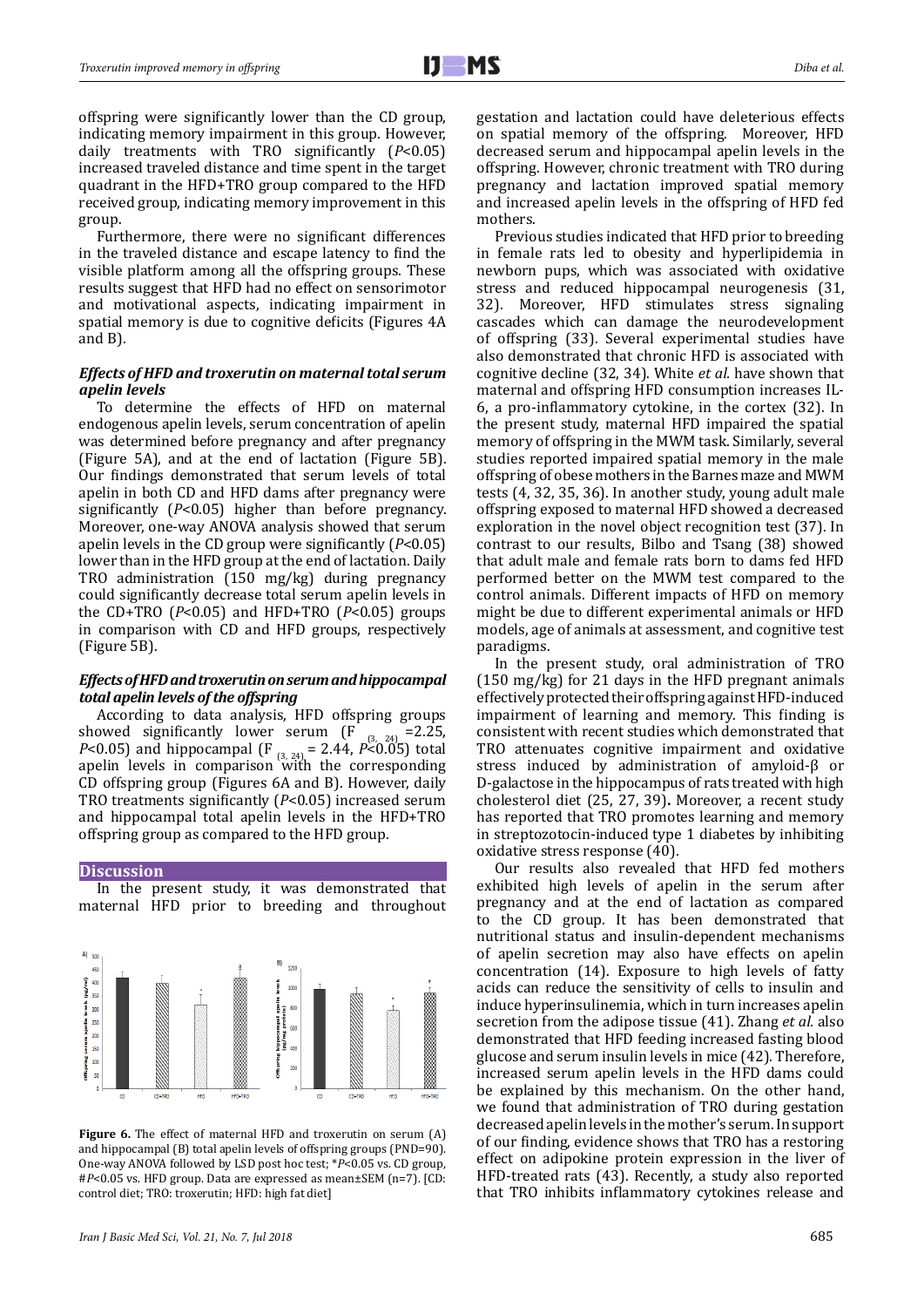declines adiponectin levels in the HFD-received mice. Furthermore, TRO treatment reduces serum insulin levels in the HFD-treated mice (42). It has also been reported that TRO can prevent obesity by improving insulin signaling pathway, and it returns blood glucose, fatty acids, and cholesterol levels to the normal levels (44). Therefore, it is likely that TRO through these mechanisms reduced maternal apelin levels.

Here, we also showed that offspring's apelin levels in the HFD group decreased as a result of maternal HFD consumption which was increased in the HFD+TRO group. Researchers (45) reported that in utero HFD exposure changes adipocytokine promoter epigenetic and leads to abnormal adipocytokine levels in the offspring. Therefore, it is likely that maternal HFD modifies post-translational processes and cellular mechanisms involved in the apelin release. Moreover, maternal HFD augments hypothalamus-pituitary axis (HPA) activity and increases corticosterone levels in their offspring (46). Previous studies also showed that glucocorticoids suppress apelin gene expression in adipocytes in a dose-dependent manner which reduces apelin production (47, 48). Therefore, it seems that high cortisol levels of the HFD-fed offspring group have suppressed the apelin production in the HFD offspring, and TRO has increased apelin levels in the offspring through suppression of cortisol.

Apelin and its receptors are widely distributed in the brain regions involved in learning and memory functions, demonstrating that apelin may participate in the regulation of memory processes (12, 13, 49). In this study, low serum and hippocampal apelin levels were allied with spatial memory impairment in the HFD offspring suggesting that low apelin levels are probable mediators of HFD-induced cognitive disruption. A study (20) showed that intracerebroventricular (ICV) administration of apelin-13 blocks short-term memory formation and long-term memory consolidation in the novel object recognition task. Nevertheless, researchers (50) reported that administration of apelin-13 (2 μg) facilitates learning and memory consolidation in the passive avoidance learning paradigm. Likewise, a recent study (51) reported that central injection of apelin improved memory in the novel object recognition test in the stressed rats.

Furthermore, elevation of the serum and hippocampal apelin levels was accompanied with improved memory of the HFD+TRO offspring group. Anti-inflammatory and antioxidant properties of TRO have also been proven in several studies (22-24). Therefore, it seems that chronic TRO treatment improves spatial memory through increasing the apelin levels and decreasing the pro-inflammatory cytokines in the hippocampus**.** 

## **Conclusion**

TRO reversed cognitive deficits in the adult male offspring of HFD fed mothers. This effect may be partly mediated by modification of apelin levels. Further studies are needed to elucidate the exact mechanism of TRO action in this regard.

## **Acknowledgment**

The results presented in this paper were part of

a student thesis which was supported by the Drug Applied Research Center of Tabriz University of Medical Sciences, Tabriz, Iran (grant No. 33/94). The authors would like to thank Dr Saeed Sadigh-Eteghad for his helpful assistance in the laboratory.

## **References**

1. Mecacci F, Biagioni S, Ottanelli S, Mello G. Nutrition in pregnancy and lactation: how a healthy infant is born. J Pediatr Neonat Individual Med 2015; 4:e040236.

2. Barker DJ. Fetal nutrition and cardiovascular disease in later life. Br Med Bull 1997; 53:96-108.

3. Sullivan EL, Nousen EK, Chamlou KA. Maternal high fat diet consumption during the perinatal period programs offspring behavior. Physiol Behav 2014; 123:236-242.

4. Tozuka Y, Kumon M, Wada E, Onodera M, Mochizuki H, Wada K. Maternal obesity impairs hippocampal BDNF production and spatial learning performance in young mouse offspring. Neurochem Int 2010; 57:235-247.

5. Arnold SE, Lucki I, Brookshire BR, Carlson GC, Browne CA, Kazi H*, et al.* High fat diet produces brain insulin resistance, synaptodendritic abnormalities and altered behavior in mice. Neurobiol Dis 2014; 67:79-87.

6. Boitard C, Cavaroc A, Sauvant J, Aubert A, Castanon N, Layé S*, et al.* Impairment of hippocampal-dependent memory induced by juvenile high-fat diet intake is associated with enhanced hippocampal inflammation in rats. Brain Behav Immun 2014; 40:9-17.

7. Lu J, Wu D-m, Zheng Y-l, Hu B, Cheng W, Zhang Z-f*, et al.* Ursolic acid improves high fat diet-induced cognitive impairments by blocking endoplasmic reticulum stress and IκB kinase β/ nuclear factor-κB-mediated inflammatory pathways in mice. Brain Behav Immun 2011; 25:1658-1667.

8. Miller AH, Haroon E, Raison CL, Felger JC. Cytokine Targets in the Brain: Impact on Neurotransmitters and Neurocircuits. Depress Anxiety 2013; 30:297-306.

9. Das U. Is obesity an inflammatory condition? Nutrition  $2001 \cdot 17.953 - 966$ 

10. Freeman LR, Haley-Zitlin V, Rosenberger DS, Granholm A-C. Damaging effects of a high-fat diet to the brain and cognition: A review of proposed mechanisms. Nutr Neurosci 2014; 17:241-251.

11. Tatemoto K, Hosoya M, Habata Y, Fujii R, Kakegawa T, Zou M-X*, et al.* Isolation and characterization of a novel endogenous peptide ligand for the human APJ receptor. Biochem Biophys Res Commun 1998; 251:471-476.

12. Lee DK, Cheng R, Nguyen T, Fan T, Kariyawasam AP, Liu Y*, et al.* Characterization of apelin, the ligand for the APJ receptor. J Neurochem 2000; 74:34-41.

13. Medhurst AD, Jennings CA, Robbins MJ, Davis RP, Ellis C, Winborn KY*, et al.* Pharmacological and immunohistochemical characterization of the APJ receptor and its endogenous ligand apelin. J Neurochem 2003; 84:1162-1172.

14. Boucher J, Masri B, Daviaud D, Gesta S, Guigné C, Mazzucotelli A*, et al.* Apelin, a newly identified adipokine upregulated by insulin and obesity. Endocrinol 2005; 146:1764- 1771.

15. Bertrand C, Valet P, Castan-Laurell I. Apelin and energy metabolism. Front Physiol 2015; 6:115.

16. Castan-Laurell I, Dray C, Knauf C, Kunduzova O, Valet P. Apelin, a promising target for type 2 diabetes treatment? Trends Endocrinol Metab 2012; 23:234-241.

17. Falcão-Pires I, Leite-Moreira AF. Apelin: a novel neurohumoral modulator of the cardiovascular system. Pathophysiologic importance and potential use as a therapeutic target. Revista Portuguesa de Cardiologia 2005;